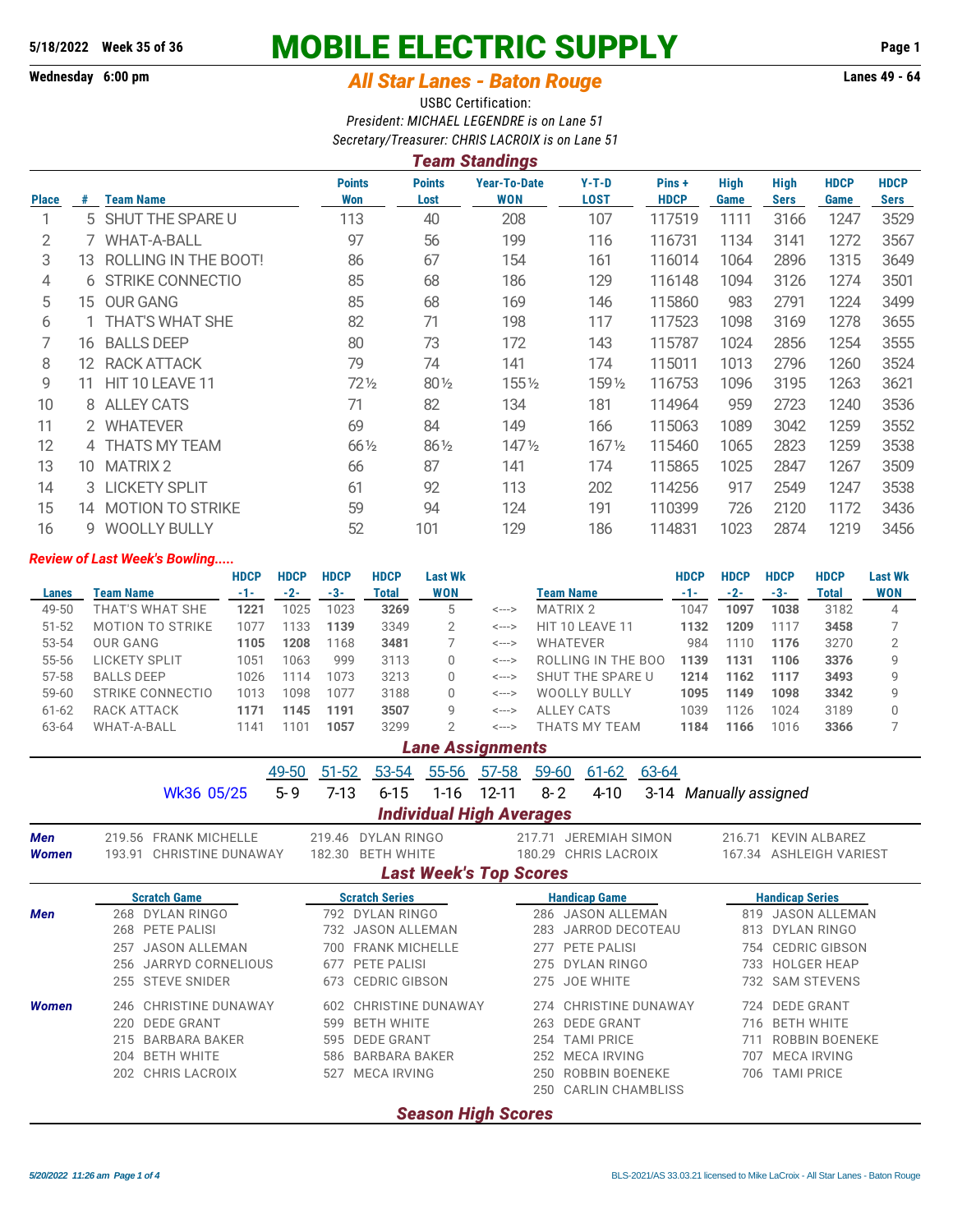**5/18/2022 Week 35 of 36 MOBILE ELECTRIC SUPPLY Page 2**

# *Season High Scores - Continued*

|            | <b>Scratch Game</b>      | <b>Scratch Series</b>        | <b>Handicap Game</b>           | <b>Handicap Series</b>   |
|------------|--------------------------|------------------------------|--------------------------------|--------------------------|
| <b>Men</b> | 300 JARRYD CORNELIOUS    | 803 DYLAN RINGO              | 315 JARRYD CORNELIOUS          | 842 DYLAN RINGO          |
|            | 300 PETE PALISI          | 793 FRANK MICHELLE           | 312 DYLAN RINGO                | 825 PETER BOWLIN         |
|            | 300 DEVIN LEGENDRE       | ETHAN CROCHET<br>761         | 312 MIKE LANDRY                | 820 FRANK MICHELLE       |
|            | 300 FRANK MICHELLE       | JARRYD CORNELIOUS<br>759.    | DEVIN LEGENDRE<br>309          | 819 JASON ALLEMAN        |
|            | 299 DYLAN RINGO          | 759 PETER BOWLIN             | <b>FRANK MICHELLE</b><br>309   | 819 DUSTIN NIJOKA        |
| Women      | <b>BETH WHITE</b><br>278 | 714 CHRISTINE DUNAWAY        | DEBORAH VARIEST-COR<br>301     | CHRISTINE DUNAWAY<br>807 |
|            | 258 CHRISTINE DUNAWAY    | <b>BETH WHITE</b><br>688     | CHRISTINE DUNAWAY<br>289       | 770 SHERRY PALMER        |
|            | 237 CHRIS LACROIX        | 628 CHRIS LACROIX            | <b>ASHLEIGH VARIEST</b><br>289 | 766 ELLEN FALGOUST       |
|            | 236 ASHLEIGH VARIEST     | <b>TERRI LEGENDRE</b><br>598 | 282 ELLEN FALGOUST             | 752 ASHLEIGH VARIEST     |
|            | 229 DEBORAH VARIEST-COR  | 593 ASHLEIGH VARIEST         | 279 SHERRY PALMER              | RITA DAIGLE<br>743.      |
|            |                          |                              |                                | 743 MECA IRVING          |

|                     |                                                                                                            |                                   |                 |     | <b>Team Rosters</b> |     |                     |                     |                     |                            |                                                                                |                                          |
|---------------------|------------------------------------------------------------------------------------------------------------|-----------------------------------|-----------------|-----|---------------------|-----|---------------------|---------------------|---------------------|----------------------------|--------------------------------------------------------------------------------|------------------------------------------|
|                     |                                                                                                            | ID # Sex Name                     | <b>Avg HDCP</b> |     | <b>Pins Gms</b>     |     | <b>High</b><br>Game | High<br><b>Sers</b> | <b>HDCP</b><br>Game | <b>HDCP</b><br><b>Sers</b> | <b>Weekly Over Avg</b><br>Game Avg +/-                                         | <b>Weekly Over Avg</b><br>Series Avg +/- |
|                     |                                                                                                            | <b>1 - THAT'S WHAT SHE</b>        |                 |     |                     |     |                     |                     |                     |                            |                                                                                |                                          |
| 127                 | M                                                                                                          | <b>MATT BOURG</b>                 | 180             | 40  | 3800                | 21  | 240                 | 615                 |                     |                            |                                                                                |                                          |
| 1                   | M                                                                                                          | <b>KENZIE WOLTEMATH</b>           | bk113           | 100 | 700                 | 6   | 147                 | 353                 |                     |                            |                                                                                |                                          |
| $\mathbf{2}$        | M                                                                                                          | MICHAEL EUNICE                    | 199             | 23  | 18532               | 93  | 262                 | 710                 | 280                 | 752                        | 242 - 199=43                                                                   | $568 - 597 = -29$                        |
| 3                   | W                                                                                                          | <b>CHRISTINE DUNAWAY</b>          | 193             | 28  | 20361               | 105 | 258                 | 714                 | 289                 | 807                        | $246 - 193 = 53$                                                               | $602 - 579 = 23$                         |
| $\overline{4}$      | M                                                                                                          | <b>HARLAN HYNES</b>               | 187             | 34  | 17972               | 96  | 246                 | 671                 | 281                 | 767                        | $201 - 187 = 14$                                                               | $547 - 561 = -14$                        |
| 5                   | M                                                                                                          | <b>JEREMIAH SIMON</b>             | 217             | 7   | 22860               | 105 | 287                 | 757                 | 296                 | 784                        | 243 - 218 = 25                                                                 | $585 - 654 = -69$                        |
| 108                 | M                                                                                                          | JARROD BROWN                      | 148             | 69  | 11603               | 78  | 222                 | 521                 | 298                 | 753                        | $171 - 148 = 23$                                                               | $487 - 444 = 43$                         |
| 119                 | M                                                                                                          | <b>WAYNE RUSSELL</b>              | 179             | 41  | 2696                | 15  | 201                 | 565                 |                     |                            |                                                                                |                                          |
| <b>2 - WHATEVER</b> |                                                                                                            |                                   |                 |     |                     |     |                     |                     |                     |                            |                                                                                |                                          |
| 6                   | W                                                                                                          | <b>JEAN CROCHET</b>               | 141             | 75  | 5086                | 36  | 189                 | 481                 | 239                 | 648                        |                                                                                |                                          |
| 7                   | M                                                                                                          | PAUL PENDLEY                      | 156             | 62  | 13182               | 84  | 233                 | 587                 | 293                 | 767                        | $190 - 156 = 34$                                                               | $483 - 468 = 15$                         |
| 8                   | M                                                                                                          | <b>JACOB AGUINIGA</b>             | 201             | 21  | 18715               | 93  | 279                 | 711                 | 276                 | 759                        | $183 - 202 = -19$                                                              | $524 - 606 = -82$                        |
| 9                   | M                                                                                                          | <b>STERLING ALBRITTON</b>         | 197             | 25  | 20148               | 102 | 266                 | 654                 | 292                 | 732                        | 247 - 197=50                                                                   | $638 - 591 = 47$                         |
| 10                  | M                                                                                                          | <b>ETHAN CROCHET</b>              | 209             | 14  | 18199               | 87  | 277                 | 761                 | 288                 | 794                        |                                                                                |                                          |
| 106                 | M                                                                                                          | JARROD DECOTEAU                   | 190             | 31  | 14848               | 78  | 252                 | 660                 | 283                 | 756                        | $252 - 190 = 62$                                                               | $572 - 570 = 2$                          |
|                     |                                                                                                            | <b>3 - LICKETY SPLIT</b>          |                 |     |                     |     |                     |                     |                     |                            |                                                                                |                                          |
| 11                  | W                                                                                                          | <b>JENN MYERS</b>                 | 109             | 104 | 11498               | 105 | 150                 | 396                 | 257                 | 714                        | $126 - 109 = 17$                                                               | $346 - 327 = 19$                         |
| 12                  | M                                                                                                          | <b>SCOTT WAGGENSPACK</b>          | 116             | 98  | 8763                | 75  | 157                 | 419                 | 264                 | 732                        | $138 - 116 = 22$                                                               | $375 - 348 = 27$                         |
| 13                  | M                                                                                                          | <b>ERIC SMITH</b>                 | 199             | 23  | 17374               | 87  | 269                 | 708                 | 281                 | 771                        | $197 - 200 = -3$                                                               | $502 - 600 = -98$                        |
| 14                  | M                                                                                                          | RANDALL CANNON                    | 169             | 50  | 4070                | 24  | 215                 | 548                 | 264                 | 704                        |                                                                                |                                          |
| 15                  | M                                                                                                          | <b>JASON ANDERSON</b>             | 201             | 21  | 21158               | 105 | 267                 | 707                 | 287                 | 767                        | $213 - 202 = 11$                                                               | $540 - 606 = -66$                        |
| 105                 | W                                                                                                          | <b>ELLA SMITH</b>                 | 135             | 81  | 7983                | 59  | 181                 | 456                 | 262                 | 682                        |                                                                                |                                          |
| 158                 | M                                                                                                          | <b>CLAYTON CRAIGHEAD</b>          | 206             | 17  | 2474                | 12  | 267                 | 751                 |                     |                            |                                                                                |                                          |
|                     |                                                                                                            | <b>4 - THATS MY TEAM</b>          |                 |     |                     |     |                     |                     |                     |                            |                                                                                |                                          |
| 18                  | M                                                                                                          | <b>MATT GRIFFIN</b>               | 171             | 48  | 12319               | 72  | 236                 | 606                 | 288                 | 762                        |                                                                                |                                          |
| 107                 | M                                                                                                          | <b>JASON SELSER</b>               | 146             | 71  | 7486                | 51  | 212                 | 572                 | 289                 | 794                        | $193 - 145 = 48$                                                               | $510 - 435 = 75$                         |
| 17                  | M                                                                                                          | <b>AARON HERNANDEZ</b>            | 172             | 47  | 11879               | 69  | 233                 | 601                 | 277                 | 733                        | $201 - 171 = 30$                                                               | $572 - 513 = 59$                         |
| 19                  | M                                                                                                          | MIKE DIODENE                      | 169             | 50  | 10199               | 60  | 231                 | 591                 | 287                 | 747                        |                                                                                |                                          |
| 20                  | M                                                                                                          | <b>JUDE ROBERT</b>                | 201             | 21  | 18693               | 93  | 269                 | 701                 | 294                 | 776                        | $236 - 200 = 36$                                                               | $611 - 600 = 11$                         |
| 126                 | M                                                                                                          | <b>RAD TAYLOR</b>                 | 193             | 28  | 12164               | 63  | 289                 | 687                 | 318                 | 740                        | $202 - 193 = 9$                                                                | $536 - 579 = -43$                        |
| 144                 | W                                                                                                          | <b>KATE LEBEAU</b>                | 120             | 94  | 3244                | 27  | 170                 | 422                 | 266                 | 713                        |                                                                                |                                          |
|                     |                                                                                                            | <b>5 - SHUT THE SPARE U</b>       |                 |     |                     |     |                     |                     |                     |                            |                                                                                |                                          |
| 21                  | M                                                                                                          | <b>LYNELL MATTHEWS</b>            | 192             | 29  | 18063               | 94  | 258                 | 659                 | 294                 | 767                        | $224 - 191 = 33$                                                               | $638 - 573 = 65$                         |
| 22                  | W                                                                                                          | <b>ASHLEIGH VARIEST</b>           | 167             | 52  | 16065               | 96  | 236                 | 593                 | 289                 | 752                        | $178 - 167 = 11$                                                               | $512 - 501 = 11$                         |
| 23                  | W                                                                                                          | DEBORAH VARIEST-CORNELIOUS        | 146             | 71  | 14519               | 99  | 229                 | 523                 | 301                 | 739                        |                                                                                |                                          |
| 24                  | M                                                                                                          | DYLAN RINGO                       | 219             | 5   | 20410               | 93  | 299                 | 803                 | 312                 | 842                        | $268 - 217 = 51$                                                               | $792 - 651 = 141$                        |
| 25                  | $\mathsf{M}% _{T}=\mathsf{M}_{T}\!\left( a,b\right) ,\ \mathsf{M}_{T}=\mathsf{M}_{T}\!\left( a,b\right) ,$ | JARRYD CORNELIOUS                 | 210             | 13  | 22133               | 105 | 300                 | 759                 | 315                 | 804                        | $256 - 210 = 46$                                                               | $612 - 630 = -18$                        |
| 81                  | M                                                                                                          | <b>KENON SMITH</b>                | 179             | 41  | 1074                | 6   | 246                 | 557                 |                     |                            |                                                                                |                                          |
| 147                 | M                                                                                                          | JAMES GREY                        | 215             | 9   | 4521                | 21  | 247                 | 684                 |                     |                            | $222 - 217 = 5$                                                                | $612 - 651 = -39$                        |
|                     |                                                                                                            | <b>6 - STRIKE CONNECTIO</b>       |                 |     |                     |     |                     |                     |                     |                            |                                                                                |                                          |
| 26                  | M                                                                                                          | PHILIP TRAHAN                     | 201             | 21  | 20541               | 102 | 269                 | 697                 | 289                 | 751                        | $179 - 202 = -23$                                                              | $496 - 606 = -110$                       |
| 27                  | W                                                                                                          | <b>DOLORES FLORES</b>             | 132             | 83  | 11508               | 87  | 192                 | 467                 | 278                 | 719                        | $136 - 132 = 4$                                                                | $362 - 396 = -34$                        |
| 28                  | M                                                                                                          | ED GANT                           | 175             | 45  | 17423               | 99  | 254                 | 613                 | 299                 | 748                        |                                                                                |                                          |
| 29                  | M                                                                                                          | PAT WHITE                         | 193             | 28  | 19186               | 99  | 265                 | 719                 | 293                 | 803                        | $214 - 193 = 21$                                                               | $569 - 579 = -10$                        |
| 30                  | M                                                                                                          | PETE PALISI                       | 215             | 9   | 19420               | 90  | 300                 | 730                 | 305                 | 754                        | $268 - 215 = 53$                                                               | $677 - 645 = 32$                         |
| 150                 | M                                                                                                          | JEREMY WHITE                      | 119             | 95  | 357                 | 3   | 148                 | 357                 |                     |                            |                                                                                |                                          |
|                     |                                                                                                            | 5/20/2022 11:20 am Page 2 8/4 MAH | 199             | 23  | 6572                | 33  | 248                 | 666                 |                     |                            | 256LS-2021/AS 33.03.21 licensed to Mike LaCroix - All Star Lanes - Baton Rouge |                                          |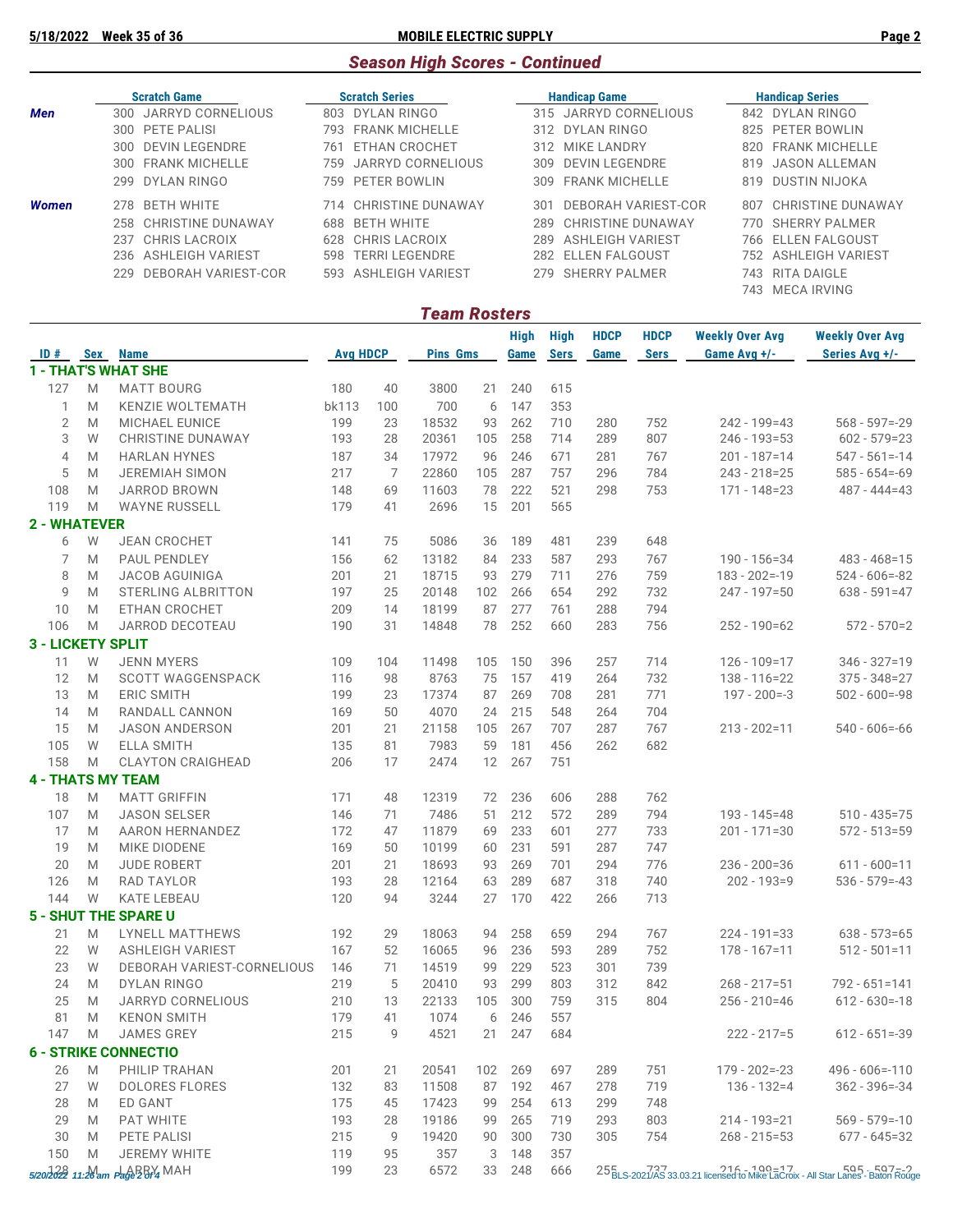| 5/18/2022               |     | <b>Week 35 of 36</b>             |                 | Page 3      |                 |     |           |             |             |             |                        |                        |
|-------------------------|-----|----------------------------------|-----------------|-------------|-----------------|-----|-----------|-------------|-------------|-------------|------------------------|------------------------|
|                         |     |                                  |                 |             |                 |     | High High |             | <b>HDCP</b> | <b>HDCP</b> | <b>Weekly Over Avg</b> | <b>Weekly Over Avg</b> |
| ID#                     | Sex | <b>Name</b>                      | <b>Avg HDCP</b> |             | <b>Pins Gms</b> |     | Game      | <b>Sers</b> | Game        | <b>Sers</b> | Game Avg +/-           | Series Avg +/-         |
| 7 - WHAT-A-BALL         |     |                                  |                 |             |                 |     |           |             |             |             |                        |                        |
| 31                      | W   | <b>TERRI LEGENDRE</b>            | 164             | 54          | 12852           | 78  | 221       | 598         | 270         | 741         | $173 - 165 = 8$        | $453 - 495 = -42$      |
| 32                      | M   | <b>MICHAEL LEGENDRE</b>          | 193             | 28          | 20174           | 104 | 278       | 692         | 297         | 779         | $194 - 194 = 0$        | $531 - 582 = -51$      |
| 33                      | W   | <b>CHRIS LACROIX</b>             | 180             | 40          | 16226           | 90  | 237       | 628         | 271         | 722         | 202 - 180=22           | $504 - 540 = -36$      |
| 34                      | M   | <b>DEVIN LEGENDRE</b>            | 215             | 9           | 20689           | 96  | 300       | 747         | 309         | 774         |                        |                        |
| 35                      | M   | <b>FRANK MICHELLE</b>            | 219             | 5           | 22395           | 102 | 300       | 793         | 309         | 820         | 245 - 219=26           | $700 - 657 = 43$       |
| 82                      | M   | <b>JERRY BROUILLETTE</b>         | 142             | 74          | 2144            | 15  | 170       | 470         |             |             |                        |                        |
| 141                     | W   | <b>SARAH BROUSSARD</b>           | 224             | $\mathbf 0$ | 2693            | 12  | 289       | 769         |             |             |                        |                        |
| 149                     | W   | <b>BARBARA BAKER</b>             | 174             | 45          | 3660            | 21  | 215       | 586         |             |             | $215 - 170 = 45$       | 586 - 510 = 76         |
| <b>8 - ALLEY CATS</b>   |     |                                  |                 |             |                 |     |           |             |             |             |                        |                        |
| 36                      | W   | <b>ELLEN FALGOUST</b>            | 124             | 90          | 11191           | 90  | 189       | 487         | 282         | 766         | $128 - 124 = 4$        | $349 - 372 = -23$      |
| 37                      | W   | RITA DAIGLE                      | 151             | 66          | 12703           | 84  | 200       | 556         | 268         | 743         | $157 - 151 = 6$        | $397 - 453 = -56$      |
| 38                      | M   | <b>JOHN SCHATZLE</b>             | 159             | 59          | 16222           | 102 | 224       | 584         | 284         | 776         | $169 - 159 = 10$       | $439 - 477 = -38$      |
| 39                      | M   | DONALD CAVALIER                  | 163             | 55          | 11277           | 69  | 234       | 563         | 290         | 731         |                        |                        |
| 40                      | M   | <b>SAM STEVENS</b>               | 193             | 28          | 16247           | 84  | 257       | 690         | 286         | 789         | 232 - 192=40           | $645 - 576 = 69$       |
| 89                      | M   | <b>GARY HAYDEL</b>               | 164             | 54          | 3445            | 21  | 202       | 544         |             |             |                        |                        |
| 90                      | M   | ED FALGOUST                      | 186             | 35          | 8944            | 48  | 264       | 664         | 297         | 772         | 215 - 187=28           | $525 - 561 = -36$      |
| 9 - WOOLLY BULLY        |     |                                  |                 |             |                 |     |           |             |             |             |                        |                        |
| 41                      | W   | <b>BETH WHITE</b>                | 182             | 38          | 19141           | 105 | 278       | 688         | 271         | 740         | $204 - 181 = 23$       | $599 - 543 = 56$       |
| 42                      | W   | <b>BUTCHIE MARTONE</b>           | 157             | 61          | 12745           | 81  | 209       | 582         | 265         | 719         |                        |                        |
|                         |     |                                  |                 |             |                 |     |           |             |             |             |                        |                        |
| 43                      | M   | RALEIGH BEGNAUD                  | 159             | 59          | 14677           | 92  | 202       | 568         | 262         | 748         | $176 - 159 = 17$       | $484 - 477 = 7$        |
| 44                      | M   | <b>BOB LIVERMORE</b>             | 167             | 52          | 12570           | 75  | 203       | 555         | 254         | 711         | $190 - 167 = 23$       | $526 - 501 = 25$       |
| 45                      | W   | CHERYL ALBAREZ                   | 167             | 52          | 9187            | 55  | 236       | 616         | 286         | 775         |                        |                        |
| 83                      | M   | <b>KEVIN ALBAREZ</b>             | 216             | 8           | 14953           | 69  | 279       | 728         | 284         | 728         | $252 - 216 = 36$       | $635 - 648 = -13$      |
| 156                     | M   | <b>TONY ANTHONY</b>              | 187             | 34          | 561             | 3   | 206       | 561         |             |             |                        |                        |
| 163                     | M   | <b>KENNY ALBAREZ</b>             | bk184           | 36          | 549             | 3   | 198       | 549         |             |             |                        |                        |
| <b>10 - MATRIX 2</b>    |     |                                  |                 |             |                 |     |           |             |             |             |                        |                        |
| 120                     | M   | <b>CLYDE BERTHELOT</b>           | 175             | 45          | 15265           | 87  | 255       | 619         | 302         | 766         | $157 - 176 = -19$      | $463 - 528 = -65$      |
| 47                      | M   | <b>NICK IMME</b>                 | 160             | 58          | 15936           | 99  | 223       | 583         | 282         | 757         | $178 - 161 = 17$       | $480 - 483 = -3$       |
| 48                      | M   | DON CUPIT                        | 165             | 54          | 16913           | 102 | 234       | 597         | 277         | 726         | $172 - 165 = 7$        | $490 - 495 = -5$       |
| 49                      | M   | <b>KEVIN O'DONNELL</b>           | 198             | 24          | 20199           | 102 | 277       | 678         | 298         | 729         | 217 - 198=19           | $594 - 594 = 0$        |
| 50                      | M   | <b>MIKE LANDRY</b>               | 189             | 32          | 19894           | 105 | 276       | 689         | 312         | 782         | 212 - 189=23           | $522 - 567 = -45$      |
|                         |     | 11 - HIT 10 LEAVE 11             |                 |             |                 |     |           |             |             |             |                        |                        |
| 51                      | M   | <b>JASON ALLEMAN</b>             | 194             | 27          | 18051           | 93  | 278       | 732         | 298         | 819         | $257 - 192 = 65$       | 732 - 576=156          |
| 52                      | W   | <b>SHERRY PALMER</b>             | 151             | 66          | 15153           | 100 | 205       | 548         | 279         | 770         |                        |                        |
| 53                      | M   | DAVID BROWN                      | 164             | 54          | 12495           | 76  | 225       | 590         | 279         | 767         |                        |                        |
| 54                      | M   | PETER BOWLIN                     | 205             | 18          | 20338           | 99  | 283       | 759         | 305         | 825         |                        |                        |
| 55                      | M   | <b>STEVE SNIDER</b>              | 204             | 18          | 19613           | 96  | 289       | 717         | 308         | 777         | $255 - 203 = 52$       | $646 - 609 = 37$       |
| <b>12 - RACK ATTACK</b> |     |                                  |                 |             |                 |     |           |             |             |             |                        |                        |
| 56                      | M   | <b>VAL THOMAS</b>                | 113             | 100         | 5109            | 45  | 163       | 436         | 248         | 715         |                        |                        |
| 57                      | M   | <b>WHITNEY LAICHE</b>            | 170             | 49          | 10205           | 60  | 232       | 607         | 284         | 760         |                        |                        |
| 58                      | M   | PAUL THOMS                       | 175             | 45          | 16305           | 93  | 262       | 604         | 289         | 729         | $223 - 174 = 49$       | $572 - 522 = 50$       |
| 59                      | M   | <b>BLAKE LAICHE</b>              | 167             | 52          | 7535            | 45  | 233       | 557         | 247         | 696         | 190 - 166=24           | $531 - 498 = 33$       |
| 60                      | M   | <b>EULISS BOENEKE</b>            | 194             | 27          | 20384           | 105 | 256       | 670         | 283         | 760         | 224 - 194=30           | $594 - 582 = 12$       |
| 84                      | W   | <b>ROBBIN BOENEKE</b>            | 149             | 68          | 14783           | 99  | 202       | 539         | 272         | 716         | 181 - 148=33           | $504 - 444 = 60$       |
| 85                      | W   | DEDE GRANT                       | 178             | 42          | 11751           | 66  | 261       | 638         | 270         | 739         | $220 - 177 = 43$       | $595 - 531 = 64$       |
|                         |     |                                  |                 |             |                 |     |           |             |             |             |                        |                        |
|                         |     | <b>13 - ROLLING IN THE BOOT!</b> |                 |             |                 |     |           |             |             |             |                        |                        |
| 61                      | M   | <b>DAVID IRVING</b>              | 155             | 63          | 15225           | 98  | 221       | 568         | 285         | 753         | $146 - 156 = -10$      | $384 - 468 = -84$      |
| 62                      | W   | <b>MECA IRVING</b>               | 158             | 60          | 16686           | 105 | 221       | 554         | 275         | 743         | 192 - 158=34           | $527 - 474 = 53$       |
| 63                      | W   | <b>SUE WHITE</b>                 | 153             | 64          | 12441           | 81  | 205       | 550         | 270         | 714         |                        |                        |
| 64                      | M   | <b>DANIEL RICHARD</b>            | 202             | 20          | 18026           | 89  | 279       | 724         | 285         | 775         |                        |                        |
| 86                      | M   | <b>JOE WHITE</b>                 | 181             | 39          | 17451           | 96  | 264       | 645         | 304         | 765         | $236 - 181 = 55$       | $592 - 543 = 49$       |
| 146                     | M   | <b>CEDRIC GIBSON</b>             | 197             | 25          | 5329            | 27  | 276       | 676         | 286         | 772         | $236 - 194 = 42$       | $673 - 582 = 91$       |
| 138                     | W   | <b>TIFFANY BLACKWELL</b>         | bk197           | 25          | 1067            | 6   | 212       | 571         |             |             |                        |                        |
|                         |     | <b>14 - MOTION TO STRIKE</b>     |                 |             |                 |     |           |             |             |             |                        |                        |
| 66                      | M   | <b>FRANK BREAUX</b>              | 116             | 98          | 10137           | 87  | 158       | 419         | 257         | 722         | $124 - 116 = 8$        | $363 - 348 = 15$       |
| 67                      | W   | DANIELLE BREAUX                  | 87              | 124         | 3135            | 36  | 123       | 299         | 252         | 677         |                        |                        |
| 68                      | W   | <b>TRACEY BARBERA</b>            | 86              | 125         | 259             | 3   | 96        | 259         |             |             |                        |                        |
| 69                      | M   | <b>VINCENT NGUYEN</b>            | 155             | 63          | 12145           | 78  | 236       | 550         | 299         | 724         | $178 - 155 = 23$       | 489 - 465 = 24         |
| 70                      | W   | <b>IRENA ZAJICKOVA</b>           | 92              | 119         | 5171            | 56  | 130       | 353         | 249         | 689         | $109 - 92 = 17$        | $288 - 276 = 12$       |
| 92                      | W   | <b>CARLIN CHAMBLISS</b>          | 108             | 105         | 8763            | 81  | 161       | 382         | 261         | 697         | 145 - 108=37           | $321 - 324 = -3$       |
| 93                      | M   | <b>HOLGER HEAP</b>               | 123             | 91          | 11102           | 90  | 170       | 457         | 269         | 734         | $169 - 122 = 47$       | $457 - 366 = 91$       |
| 104                     | W   | <b>KATIE HEAP</b>                | 83              | 127         | 3762            |     | 45 125    | 359         | 258         | 758         |                        |                        |